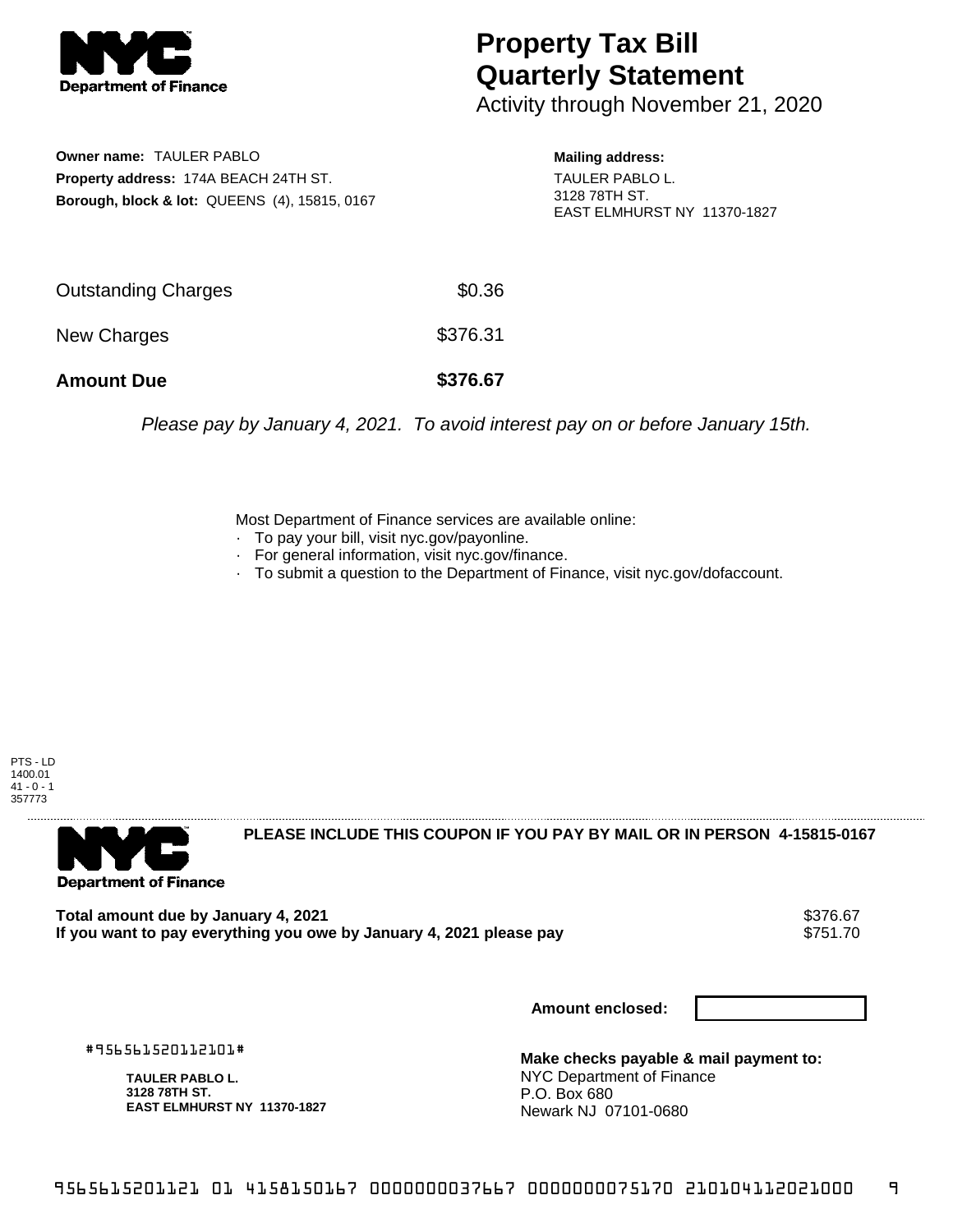

| <b>Billing Summary</b>                                                     | <b>Activity Date Due Date</b>           | Amount       |
|----------------------------------------------------------------------------|-----------------------------------------|--------------|
| Outstanding charges including interest and payments                        |                                         | \$0.36       |
| <b>Finance-Property Tax</b>                                                | 01/01/2021                              | \$380.69     |
| <b>Adopted Tax Rate</b>                                                    |                                         | $$-4.38$     |
| <b>Total amount due</b>                                                    |                                         | \$376.67     |
| <b>Tax Year Charges Remaining</b>                                          | <b>Activity Date</b><br><b>Due Date</b> | Amount       |
| Finance-Property Tax                                                       | 04/01/2021                              | \$380.69     |
| <b>Adopted Tax Rate</b>                                                    |                                         | $$-4.38$     |
| Total tax year charges remaining                                           |                                         | \$376.31     |
| If you want to pay everything you owe by January 4, 2021 please pay        |                                         | \$751.70     |
| If you pay everything you owe by January 4, 2021, you would save:          |                                         | \$1.28       |
| How We Calculated Your Property Tax For July 1, 2020 Through June 30, 2021 |                                         |              |
|                                                                            | <b>Overall</b>                          |              |
| Tax class 1 - Small Home, Less Than 4 Families                             | <b>Tax Rate</b>                         |              |
| Original tax rate billed                                                   | 21.1670%                                |              |
| New Tax rate                                                               | 21.0450%                                |              |
| <b>Estimated Market Value \$249,000</b>                                    |                                         |              |
|                                                                            |                                         | <b>Taxes</b> |
| <b>Billable Assessed Value</b>                                             | \$7,194                                 |              |
| <b>Taxable Value</b>                                                       | \$7,194 x 21.0450%                      |              |
| <b>Tax Before Abatements and STAR</b>                                      | \$1,514.00                              | \$1,514.00   |
| Annual property tax                                                        |                                         | \$1,514.00   |
| Original property tax billed in June 2020                                  |                                         | \$1,522.76   |
| <b>Change In Property Tax Bill Based On New Tax Rate</b>                   |                                         | $$-8.76$     |

Please call 311 to speak to a representative to make a property tax payment by telephone.

For information about the interest rate charged on late payments, visit nyc.gov/taxbill.

## **Home banking payment instructions:**

- 1. **Log** into your bank or online bill pay website.
- 2. **Add** the new payee: NYC DOF Property Tax. Enter your account number, which is your boro, block and lot, as it appears here: 4-15815-0167 . You may also need to enter the address for the Department of Finance. The address is P.O. Box 680, Newark NJ 07101-0680.
- 3. **Schedule** your online payment using your checking or savings account.

## **Did Your Mailing Address Change?**

If so, please visit us at **nyc.gov/changemailingaddress** or call **311.**

When you provide a check as payment, you authorize us either to use information from your check to make a one-time electronic fund transfer from your account or to process the payment as a check transaction.